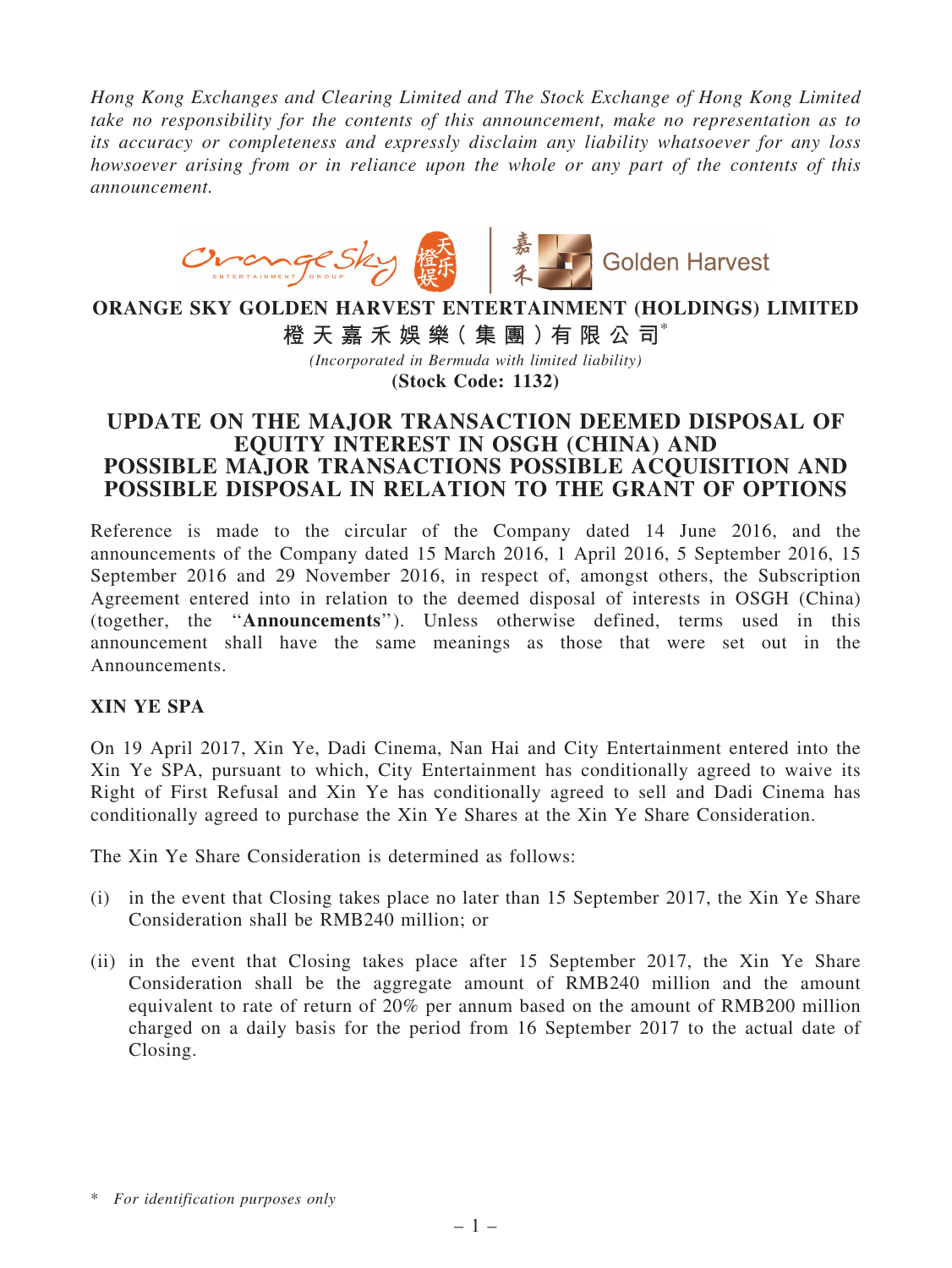#### Rights under the Agreements

Upon Closing, the rights and obligations of Xin Ye under the Subscription Agreement, the First Supplemental Agreement, the Joint Venture Agreement and the existing articles of association of OSGH (China) shall be terminated and shall cease to be of effect and OSGH (China) shall have no obligation towards Xin Ye under the Agreements unless:

- (i) Closing does not take place by the Agreed Date due to reasons caused by the relevant PRC authorities in the approval process of the Xin Ye Transfer or such other reasons that are not caused by the parties to the Xin Ye SPA; and
- (ii) as a result of the failure of the parties to the Sale and Purchase Agreement to confirm that all the conditions precedent under the Sale and Purchase Agreement have been satisfied, Xin Ye and City Entertainment receive a notification (the ''Termination Notification'') from Dadi Cinema before the Agreed Date to consequently terminate the Xin Ye SPA. If Xin Ye and City Entertainment do not receive the Termination Notification from Dadi Cinema before the Agreed Date, the parties to the Xin Ye SPA shall continue to perform their obligations under the Xin Ye SPA.

#### XIN YE AGREEMENT

On 19 April 2017, City Entertainment, the Company and Xin Ye entered into the Xin Ye Agreement. Pursuant to the Xin Ye Agreement, in the event that all the conditions precedent under the Xin Ye SPA have been satisfied but Dadi Cinema fails to pay the Xin Ye Shares Consideration in accordance to the payment arrangement under the Xin Ye SPA (the ''Dadi Default''), Xin Ye may elect to:

- (i) serve a payment notice to the Company and City Entertainment within ten Business Days from the Dadi Default, requesting the Company or its nominee to pay an amount equivalent to the Xin Ye Shares Consideration to Xin Ye (the ''Consideration Payment'') within ten Business Days from the date of serving the payment notice (the "Payment Date"); upon receiving the Consideration Payment, Xin Ye shall unconditionally assist in the completion of the registration and approval procedures in the PRC in respect of the transfer of the Xin Ye Shares to the Company or its nominee within 3 months (or such later date as agreed by the parties to the Xin Ye Agreement if a delay in the completion of the PRC registration and approval procedures is due to a delay in the approval process of the relevant PRC authorities); or
- (ii) remain as a holder of 7.41% shares of OSGH (China) and continue to be entitled to the rights and obligations under the Agreements or such related documents.

In the event of the termination of the Xin Ye Transfer, upon obtaining compensation and/or damages from True Vision, Nan Hai or its nominee in respect of the Disposal, the Company or its nominee shall pay RMB5 million to Xin Ye as the compensation for the termination of the Xin Ye Transfer within 30 days from the date of receiving compensation and/or damages in respect of the Disposal.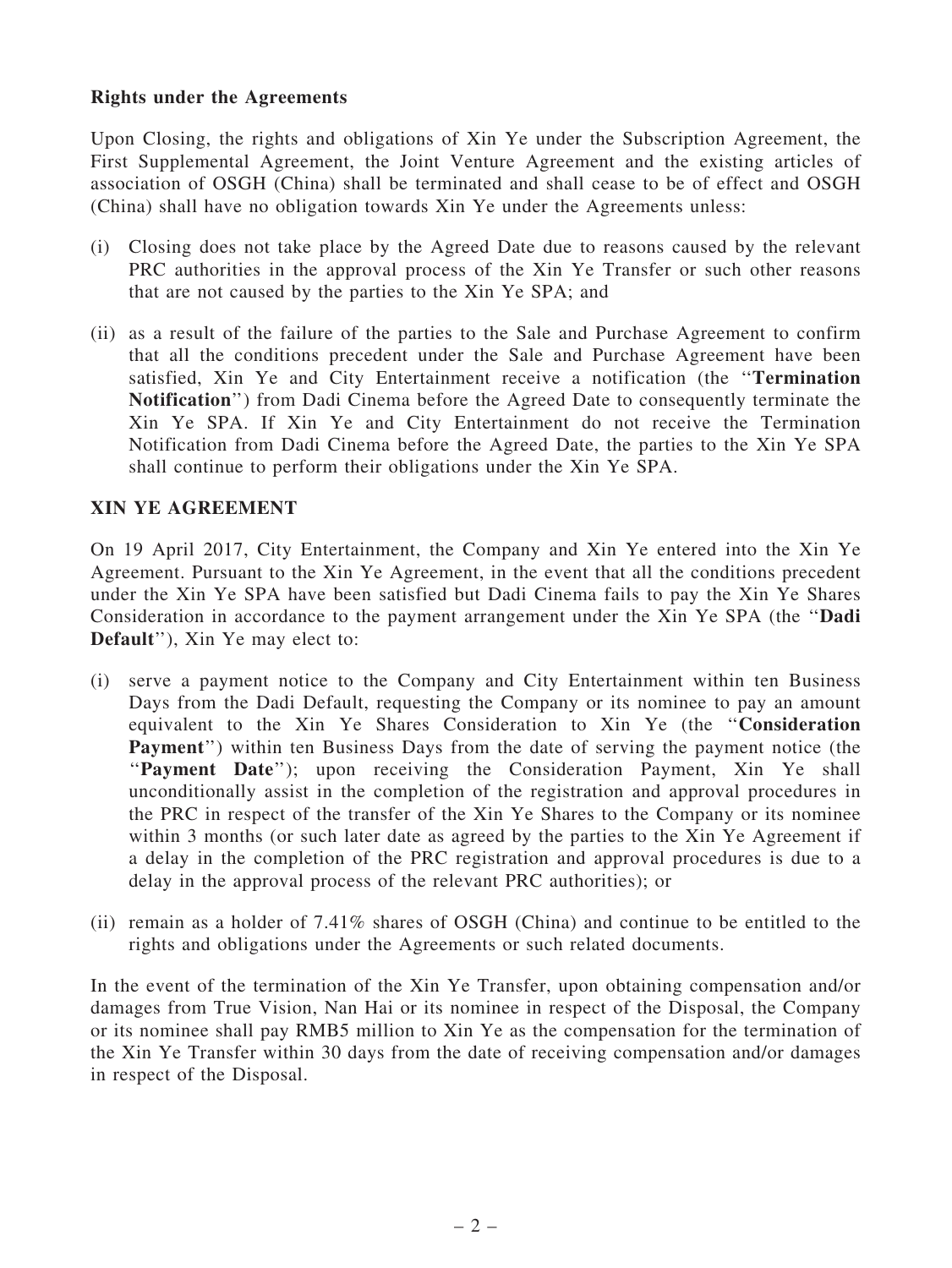## REASONS FOR AND BENEFITS OF ENTERING INTO THE XIN YE AGREEMENT AND THE XIN YE SPA

Reference is made to the announcements of the Company dated 9 February 2017 and 7 March 2017, and the circular dated 13 March 2017, in relation to the entering into of Sale and Purchase Agreement.

Pursuant to the Subscription Agreement, during the period within 182 calendar days of Completion, should City Entertainment enter into any written agreement for the disposal of more than 50% of the entire equity interest in OSGH (China) to a third party purchaser, City Entertainment has the option to require the sale of all the equity interest held by Xin Ye at RMB220 million (the "City Entertainment Buy-back Option").

Taking into consideration that:

- (i) upon the completion of the Sale and Purchase Agreement, the Company will cease to have any beneficial interest in City Entertainment and hence OSGH (China); and
- (ii) if City Entertainment were to exercise the City Entertainment Buy-back Option prior to the completion of the Sale and Purchase Agreement, the PRC authorities will only be able to process the approval required for the Sale and Purchase Agreement after the transfers under the City Entertainment Buy-back Option (which will also have to be approved by the PRC authorities) have been completed, and will significantly increase the time required for all conditions precedent under the Sale and Purchase Agreement to be satisfied,

City Entertainment has requested Xin Ye, and Xin Ye has agreed that:

- (i) City Entertainment may exercise the City Entertainment Buy-back Option by requiring Xin Ye to sell all the its equity interest in OSGH (China) directly to Dadi Cinema at the consideration of RMB240 million, and City Entertainment shall procure OSGH (China) to assist in completing the Registration, for avoidance of doubt, should the city Entertainment Buy-Back Option not been exercised, Xin Ye shall continue to own 7.41% equity interests in OSGH (China); and
- (ii) in the event in the event that all the conditions precedent under the Xin Ye SPA have been satisfied but Dadi Cinema fails to pay the Xin Ye Shares Consideration in accordance to the payment arrangement under the Xin Ye SPA, Xin Ye may choose to serve the payment notice to the Company requesting the Company or its nominee to pay an amount equivalent to the Xin Ye Shares Consideration to Xin Ye within ten Business Days from the date of serving the payment notice.

The Directors are of the view that the terms of the Xin Ye Agreement and the Xin Ye SPA (in so far as relates to the Company) are on normal commercial terms and are fair and reasonable and the execution of the Xin Ye Agreement and the Xin Ye SPA is in the interests of the Company and the Shareholders as a whole.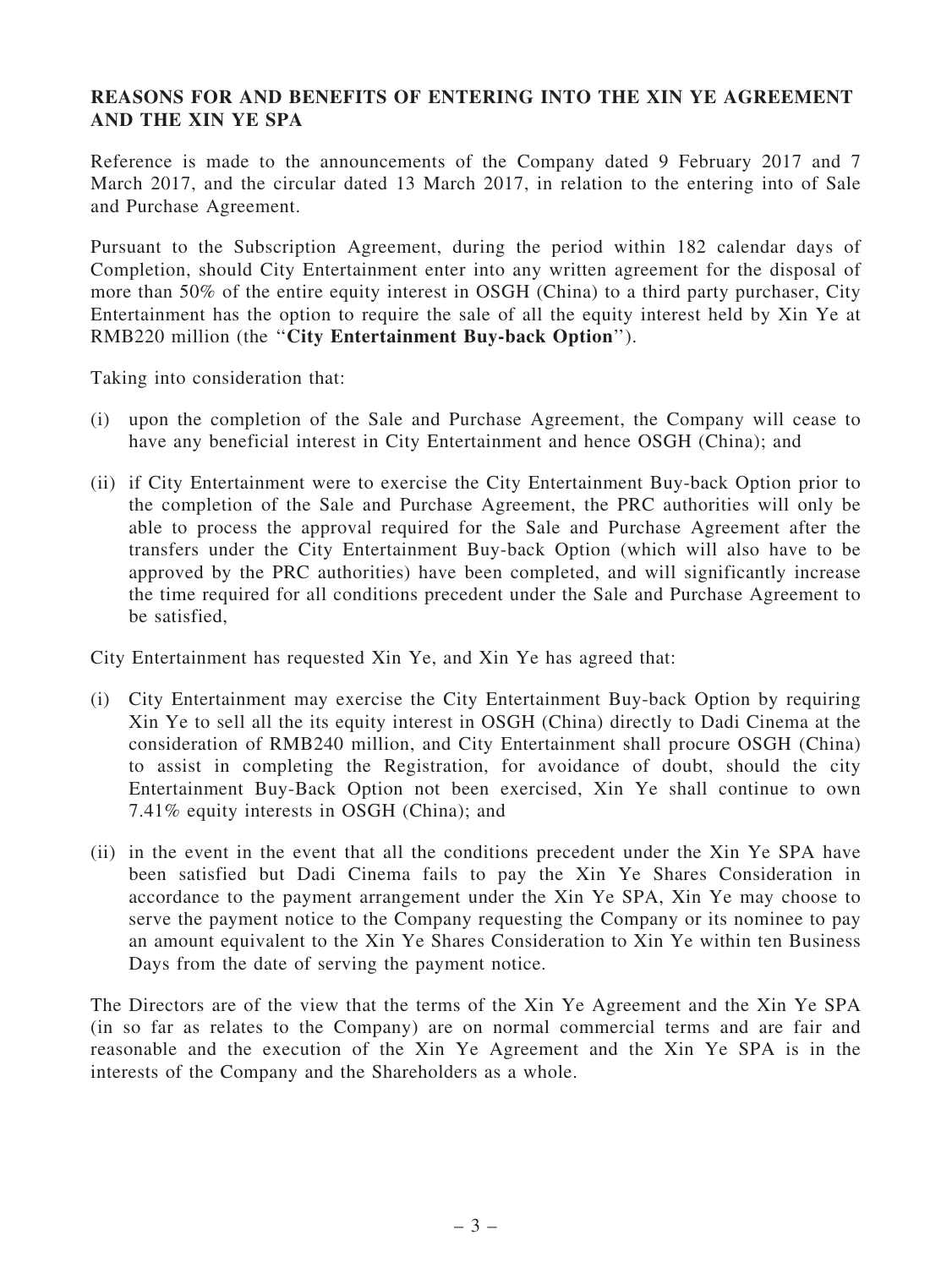## IMPLICATIONS UNDER THE LISTING RULES

None of the Directors has any material interest in the Xin Ye Agreement and is not required to abstain from voting on the Board resolutions for approving the Xin Ye Agreement.

This announcement is made pursuant to Rule 14.36 of the Listing Rules. Save as disclosed above, there is no other material variation to the Agreements pursuant to the Xin Ye SPA.

In addition, pursuant to Rule 14.22 of the Listing Rules, the transactions contemplated under the Agreements and the Xin Ye SPA will be aggregated and as a result of the aggregation, the highest of the applicable percentage ratios as calculated under Rule 14.07 of the Listing Rules is more than 5% but less than 25%, constituting a discloseable transaction for the Company under Chapter 14 of the Listing Rules.

## **DEFINITIONS**

In this announcement, unless the context requires otherwise, the following expressions have the following meanings:

| "Agreed Date"          | means such date as stipulated under the Xin Ye SPA;                                                                                                                                                                                |
|------------------------|------------------------------------------------------------------------------------------------------------------------------------------------------------------------------------------------------------------------------------|
| "Agreements"           | means the Subscription Agreement, the First Supplemental<br>Agreement and the Joint Venture Agreement;                                                                                                                             |
| "Business Days"        | means any day (other than a Saturday, Sunday and public<br>holiday in the PRC);                                                                                                                                                    |
| "City Entertainment"   | 橙天嘉禾影城有限公司 (City Entertainment<br>means<br>Corporation Limited), a company incorporated in Hong<br>Kong and an indirect wholly-owned subsidiary of the<br>Company;                                                                 |
| "Closing"              | means the closing of the Xin Ye Transfer pursuant to the<br>terms and conditions of the Xin Ye SPA;                                                                                                                                |
| "Company"              | Orange Sky Golden Harvest Entertainment<br>means<br>(Holdings) Limited, a company incorporated in Bermuda<br>with limited liability, the shares of which are listed on the<br>Main Board of the Stock Exchange (Stock Code: 1132); |
| "Conditions Precedent" | means the conditions precedent pursuant to the Xin Ye SPA;                                                                                                                                                                         |
| "Dadi Cinema"          | means 大地影院管理有限公司 (Dadi Cinema Management<br>Company Limited*), being the wholly-owned subsidiary of<br>Nan Hai;                                                                                                                    |
| "Directors"            | means the Directors of the Company;                                                                                                                                                                                                |
| "Disposal"             | means the disposal of the entire issued share capital of City<br>Entertainment by Giant Harvest to True Vision pursuant to<br>the Sale and Purchase Agreement;                                                                     |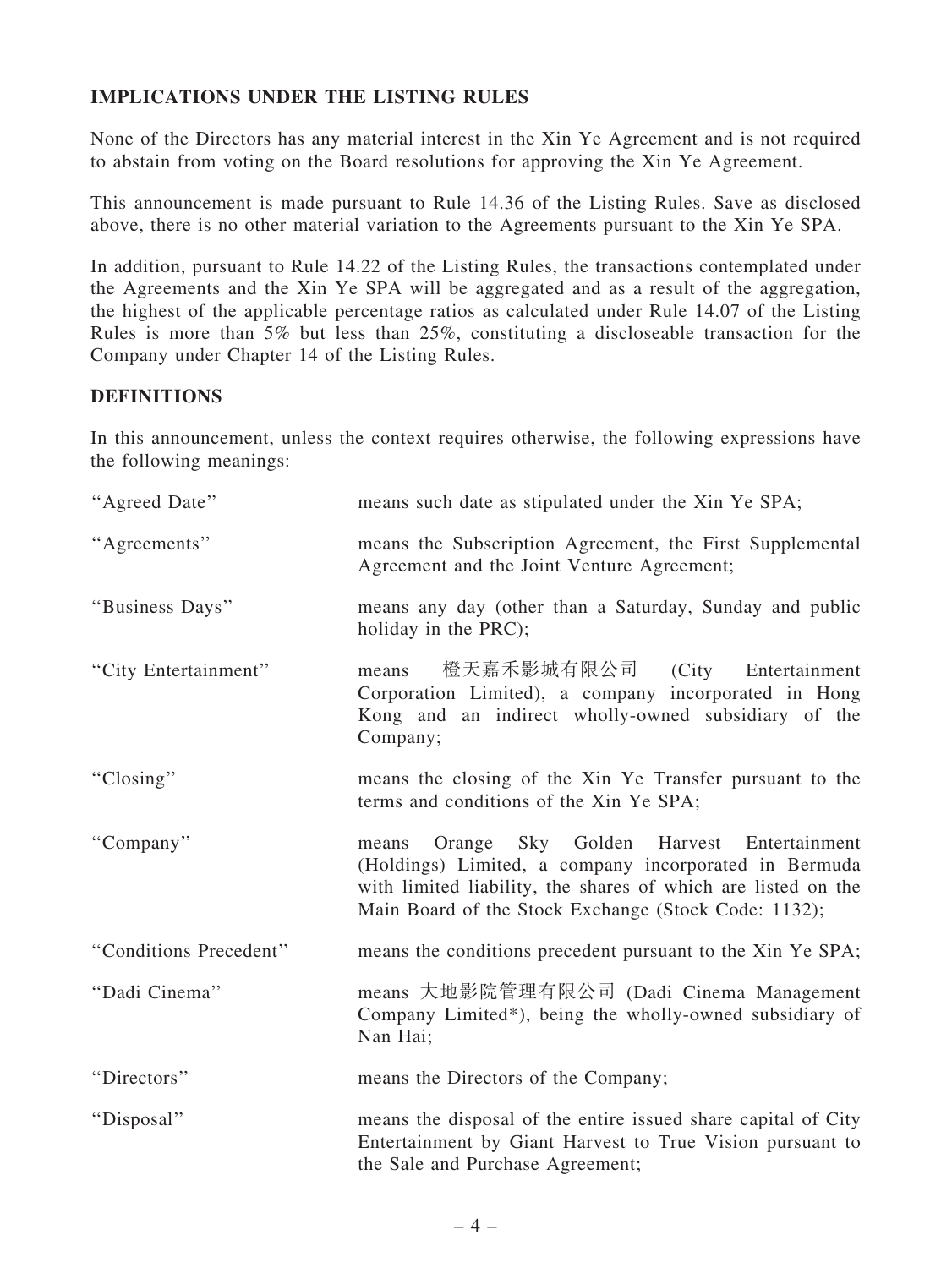| "First Supplemental<br>Agreement" | means the supplemental agreement to the Subscription<br>Agreement dated 1 April 2016 entered into between City<br>Entertainment, OSGH (China), Xin Ye and another investor<br>amending certain terms of the Subscription Agreement;                                                                                                                                                    |
|-----------------------------------|----------------------------------------------------------------------------------------------------------------------------------------------------------------------------------------------------------------------------------------------------------------------------------------------------------------------------------------------------------------------------------------|
| "Giant Harvest"                   | means Giant Harvest Limited, a company incorporated in<br>Hong Kong and an indirect wholly-owned subsidiary of the<br>Company;                                                                                                                                                                                                                                                         |
| "Hong Kong"                       | mean the Hong Kong Special Administrative Region of the<br>People's Republic of China;                                                                                                                                                                                                                                                                                                 |
| "Joint Venture Agreement"         | means the agreement dated 5 September 2016 entered into<br>between City Entertainment and Xin Ye setting out, among<br>others, the major terms of the Subscription Agreement<br>applicable between Xin Ye and City Entertainment and the<br>operational arrangements between Xin Ye and City<br>Entertainment in relation to OSGH (China);                                             |
| "Listing Rules"                   | means The Rules Governing the Listing of Securities on the<br>Stock Exchange;                                                                                                                                                                                                                                                                                                          |
| "Nan Hai"                         | Corporation Limited, a<br>Hai<br>Nan<br>means<br>company<br>incorporated in Bermuda with limited liability, the shares of<br>which are listed and traded on the Stock Exchange (stock<br>code: 680), the indirect holding company of the Purchaser;                                                                                                                                    |
| "OSGH (China)"                    | means 橙天嘉禾影城(中國)有限公司 (Orange Sky Golden<br>Harvest Cinemas (China) Company Limited*), a company<br>with limited liability established in the PRC, which is<br>owned as to 92.59% by City Entertainment and 7.41% by<br>Xin Ye;                                                                                                                                                         |
| "PRC"                             | means the People's Republic of China, which for the<br>purpose of this announcement, shall exclude Hong Kong,<br>Macau Special Administrative Region of the PRC and<br>Taiwan;                                                                                                                                                                                                         |
| "Registration"                    | means the registration of the change of shareholder of<br>OSGH (China) in respect of the Xin Ye Transfer;                                                                                                                                                                                                                                                                              |
| "Right of First Refusal"          | means the right of first refusal granted to City Entertainment<br>pursuant to the Subscription Agreement which Xin Ye shall<br>first offer to sell its equity interests in OSGH (China) to<br>City Entertainment at the same price and on the same terms<br>and conditions offered by a third party purchaser in respect<br>of the sale of equity interests of Xin Ye in OSGH (China); |
| "RMB"                             | means Renminbi, the lawful currency of the PRC;                                                                                                                                                                                                                                                                                                                                        |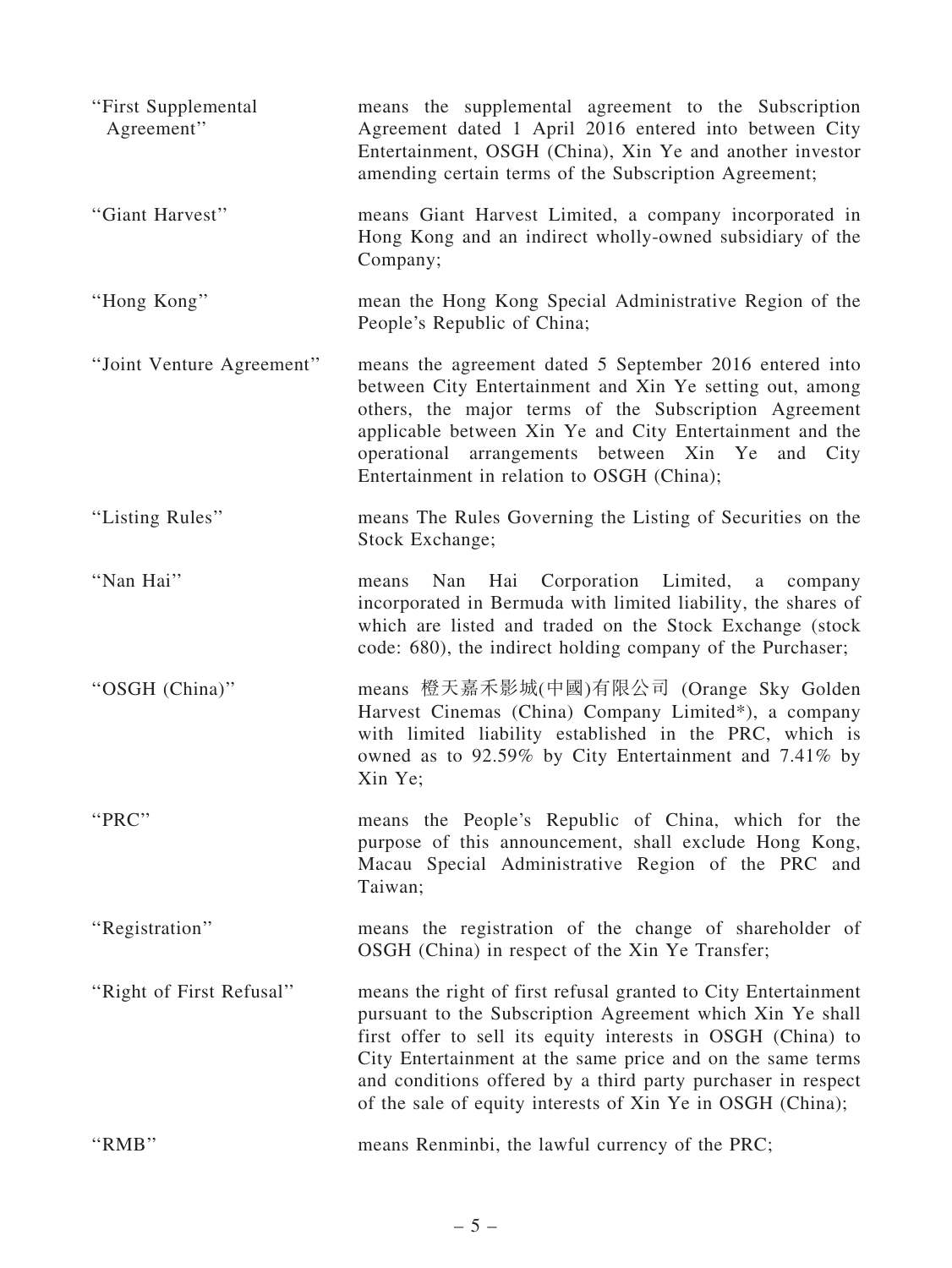| "Sale and Purchase"<br>Agreement" | means the sale and purchase agreement dated 25 January<br>2017 entered into between Giant Harvest, the Company,<br>True Vision and Nan Hai in respect of the Disposal;                                                             |
|-----------------------------------|------------------------------------------------------------------------------------------------------------------------------------------------------------------------------------------------------------------------------------|
| "Subscription Agreement"          | means the agreement dated 15 March 2016 entered into<br>between City Entertainment, OSGH (China), Xin Ye and<br>other investors in respect of the subscription of the shares of<br>OSGH (China);                                   |
| "True Vision"                     | means True Vision Limited, a company incorporated in<br>Hong Kong, being an indirect wholly-owned subsidiary of<br>Nan Hai;                                                                                                        |
| "Xin Ye"                          | means 嘉興信業創贏肆號投資合夥企業(有限合夥) (Jiaxing<br>Prosperity Investment Enterprise<br>(Limited)<br>Credit<br>Partnership)*), a limited partnership established in the PRC;                                                                    |
| "Xin Ye Agreement"                | means the agreement dated 19 April 2017 entered into by<br>City Entertainment, the Company and Xin Ye pursuant to<br>which Xin Ye was granted the option to require the<br>Company or its nominee to repurchase the Xin Ye Shares; |
| "Xin Ye Shares"                   | means the 7.41% registered capital of OSGH (China) owned<br>by Xin Ye;                                                                                                                                                             |
| "Xin Ye SPA"                      | means the sale and purchase agreement dated 19 April 2017<br>entered into by Xin Ye, Dadi Cinema, Nan Hai and City<br>Entertainment in respect of the Xin Ye Transfer;                                                             |
| "Xin Ye Share"<br>Consideration"  | means the consideration of the Xin Ye Shares pursuant to<br>the Xin Ye SPA; and                                                                                                                                                    |
| "Xin Ye Transfer"                 | means the transfer of the Xin Ye Shares from Xin Ye to<br>Dadi Cinema pursuant to the Xin Ye Agreement.                                                                                                                            |

\* *For identification purpose only*

By order of the Board Orange Sky Golden Harvest Entertainment (Holdings) Limited Man Tak Cheung *Company Secretary*

Hong Kong, 19 April 2017